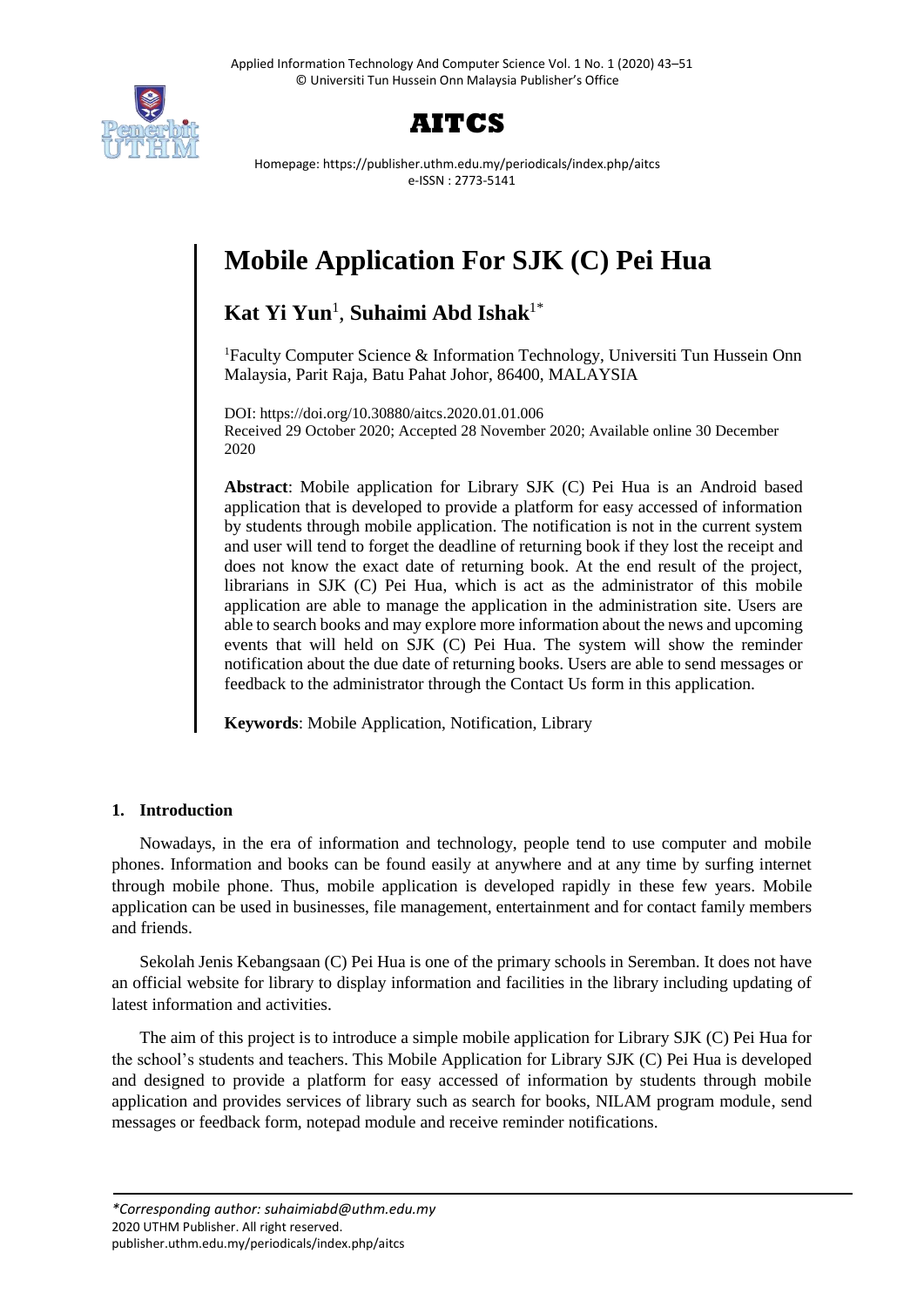## 1.1 Problem Statement

There are a few problems that arose while using the current library website. Firstly, students can only search the books through the website or went to library search for the books. Students had to go to the customer service counter at the main lobby of the library or go to the computer that have provides borrow system to borrow the book. Student's library card is needed in order to complete the borrowing process. Besides that, there is no mechanism in place to notify the students. Students will tend to forget the deadline of returning book if they lost the receipt that contains details of borrow book and does not know the exact date of returning book. Students may busy with others academic activities besides study. Sometimes, students will not remember the date that they had borrowed the book if they do not have a reminder and the time when they realize, it already passed the deadline of returning book. Thus, student will have to pay fines for late returning book. The fines will be charged based on the day count of late returning the book. Thirdly, NILAM module is not in the current system. The school is currently employing a manual procedure to capture books read by the students. Students need to write the complete NILAM report on the paper or booklet and pass up every week. They are required to write the report again if they lost the NILAM book.

## 1.2 Objectives

The goal of this final year project is to develop a library application in order to ensure the accessibility and feasibility of information to students for finding books in Library SJK (C) Pei Hua. In order to ensure the target of this project can be achieved, the objectives of developing Mobile Application for Library SJK (C) Pei Hua are needed. The objectives are:

- 1. To design a mobile application to cater the needs of teachers and students in managing library information at SJK (C) Pei Hua.
- 2. To develop a system of mobile application that provides service of library such as display book lists, NILAM report module, simple introduction of the school, vision and mission of the school and contact us module. The system will show on the reminder notification about the due date of returning books on the user's system interface.
- 3. To evaluate the proposed mobile application.

## **2. Literature Review**

These days, mobile application for library is developing fast. People tend to use mobile devices to enhance their work. One application which has huge market potential is the library mobile application. The library of SJK (C) Pei Hua is currently using manual system and does not have official website for library. The borrow process is completed by scan the barcode of the book and student's library card. The details will be recorded inside the desktop at the lobby of library. It is important to have a mobile application to support the current system of the library in SJK (C) Pei Hua. This Mobile Application for Library SJK (C) Pei Hua is developed and designed to provide a platform for easy access of information by students through mobile application and provides services of library such as search books, writing NILAM report and sending the NILAM report. Hence, students can pass up their NILAM report through online at anywhere and anytime when students used the proposed application. With mobile application, user can just search the book's name through mobile application and does not need to search through the books through each bookshelf in the library. The users of the proposed system are students, librarian or teacher and administrator of this mobile application.

## 2.1 Literature Review on Existing System

There are a few related application and system. For example, official website of UTHM Tunku Tun Aminah Library, UiTM Library mobile application, Overdrive, official portal of Sultan Abdul Samad Library UPM and official website of Tun Sri Lanang Library UKM. The official website of UTHM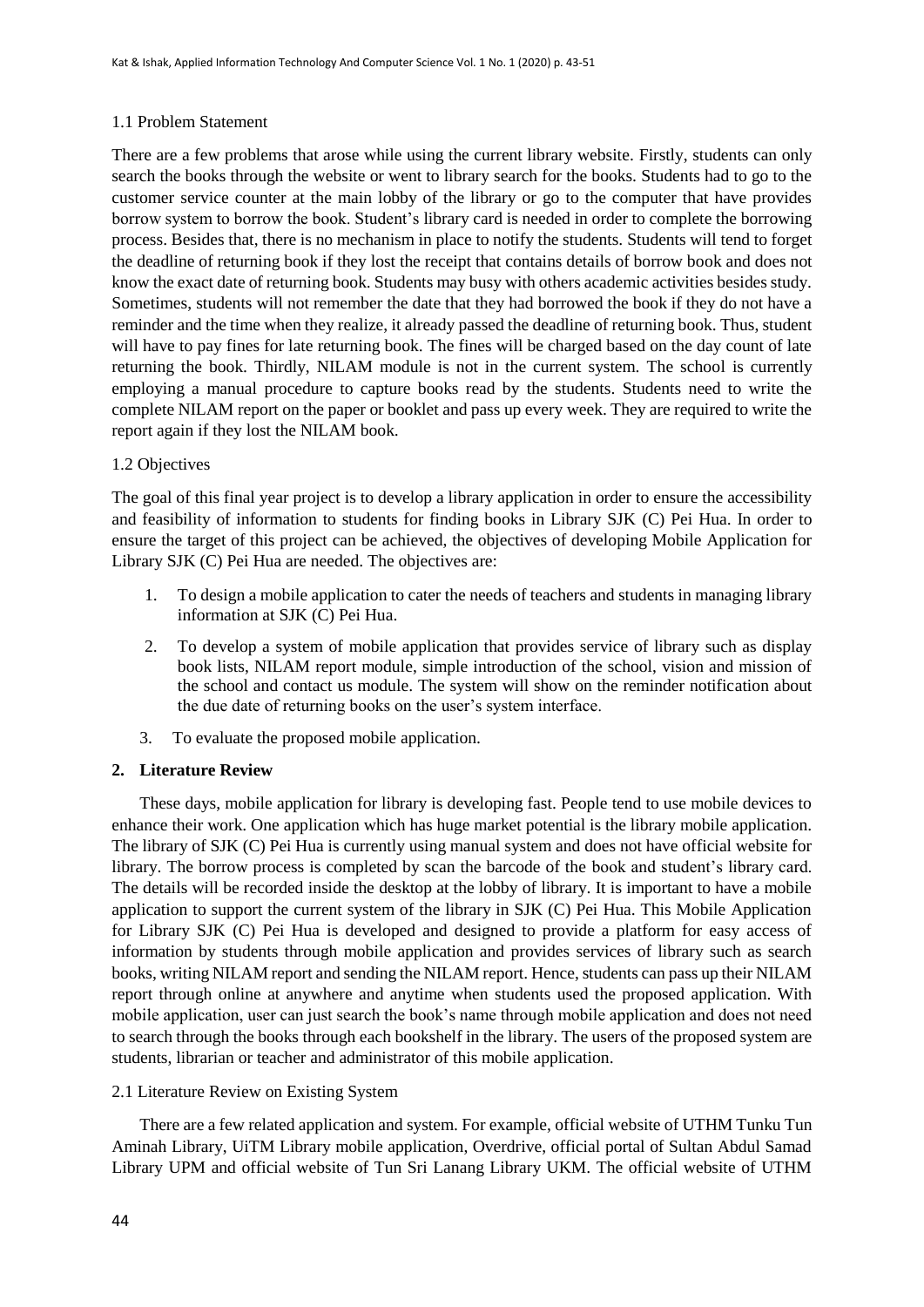Tunku Tun Aminah Library is a web-based information system which is used to display information and facilities in the library including the updating of latest information and activities [1]. Online resources such as pass year examination papers of various subject, e-newspaper and e-journal can be searched in this website.

UiTM Library is a mobile application that allows user to find e-resources, articles from UiTM Institutional Repositories and exam paper for UiTM students [2]. The borrow status of user and borrow history is shows in the application. Calendar, information on new arrival books, live cast, news and events are display in the application. UiTM Library is an android and IOS based mobile application. OverDrive is a mobile application that supports Android and IOS based. It allows user to borrow eBooks, audiobooks and video streaming from user's library. In OverDrive, there are more than 40000 libraries worldwide offer titles and it is available 24 hours per 7 days. User required to have a valid account with a participating library, school, or other institution [3].

The official portal of Sultan Abdul Samad Library UPM [4] is also a web-based information system which is used to display announcement, information and facilities in the library including the updating of latest information and activities of Library UPM. The users of this library portal are divided into 4 categories, which is staff, student, visitor and alumni. The official website of Tun Sri Lanang Library UKM [5] is a web-based information system which is used to display announcement, information and facilities in the library including the updating of latest information and activities of Library UKM. Students can go to mobile site by scanning the QR code display on the website with their smartphone. Besides that, student can ask question to librarian through WhatsApp mobile application.

The proposed application Mobile Application for Library SJK(C)Pei Hua, UiTM Library and OverDrive is web application whereas the official website of UTHM Tunku Tun Aminah Library is web-based. A mobile application act as an effective platform for easy accessed of information by students compared than website. The advantages of Official Website of UTHM Tunku Tun Aminah Library compare to others portal is the homepage of Official Website of UTHM Tunku Tun Aminah Library is more organized and well-displayed. Students can search information more easily. The organization of display and color of Official Website of UTHM Tunku Tun Aminah Library is more comfortable and eye-catching compare to others webpage. The disadvantage of Official Website of UTHM Tunku Tun Aminah Library as compared to official website of Tun Sri Lanang Library UKM it does not have service of ask librarian through WhatsApp mobile application. The proposed system will have NILAM module features and push notifications features which others system does not have in the current time.

#### **3. Methodology**

The software development methodology used in this project is Object-Oriented Software development (OOSD). OOSD, as a software process innovation, represents a fundamental shift in systems development, compared with other software development innovations such as programming languages and CASE tools [6] and is considered to be radically different from conventional systems development approaches [7], [8], [9], [10], [11]. Object-Oriented Software Development method is a practical method of developing a software system which focuses on the objects of a problem throughout development [12]. Object-Oriented Development combines data and the processes that act on the data into things called objects. Objects are members of a class, which means a collection of similar objects. Object-Oriented methodology provides easy transition to Object-Oriented programming languages, such as Java. It is a common technical approach that is used to collect data, analyzing, designing and planning in development of this Mobile Application for Library SJK (C) Pei Hua. There are total of five stages in planning development of this project, which are Object-Oriented Planning Phase, Object-Oriented Analyzing Phase, Object-Oriented Design Phase, Object-Oriented Implementation Phase and Object-Oriented Testing and Debugging Phase.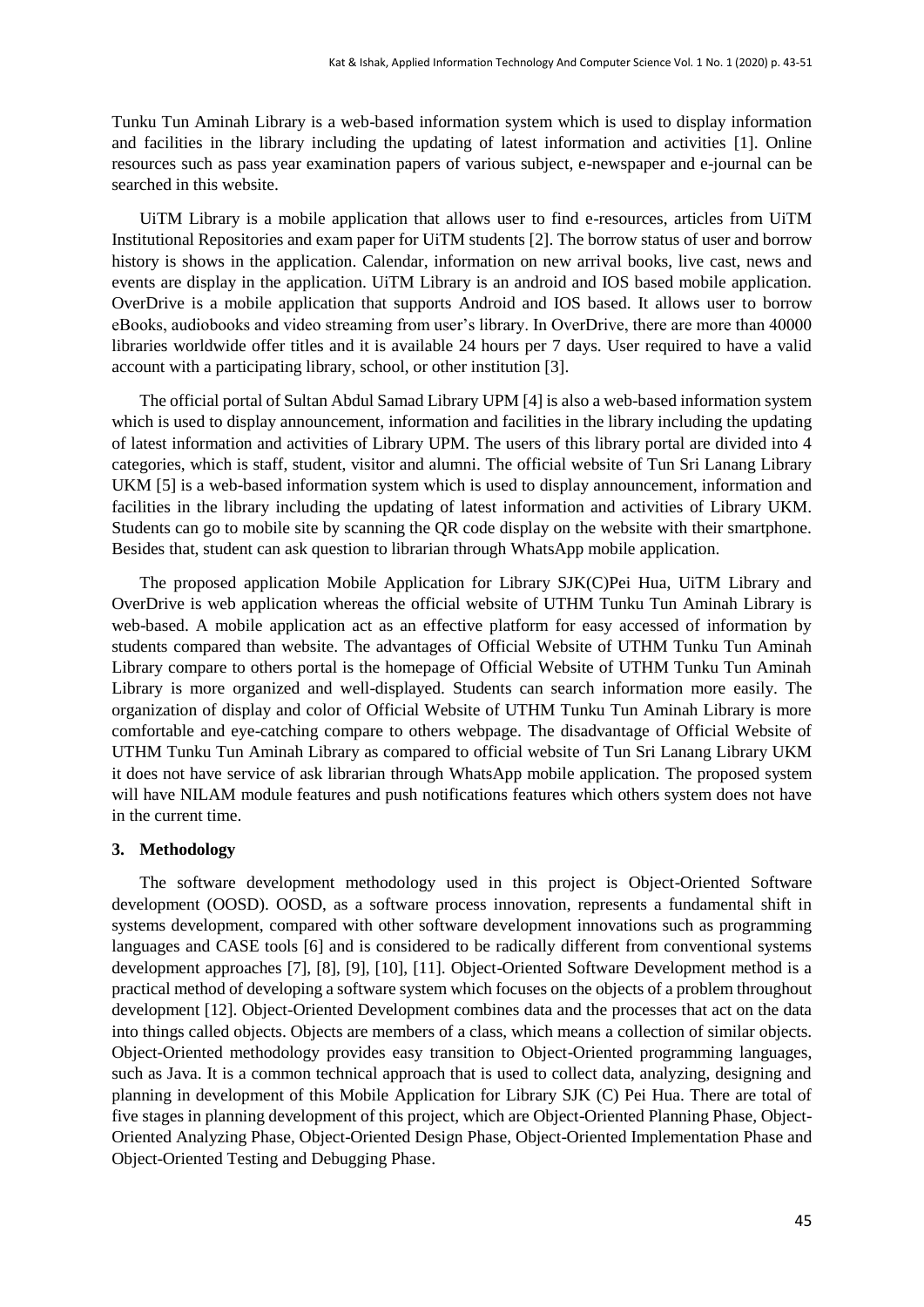#### **4. Analysis and Design**

This section discusses about the analysis and design of this project. Section 4.1 presents system analysis and section 4.2 presents system design.

#### 4.1 System Analysis

Figure 1 shows the use case diagram for mobile application for Library SJK (C) Pei Hua. There are two authorities which is users and administrator in making a preferred action in the proposed application. There are total of nine main use case for this application, which are Login, View Books, User Profile, NILAM module, Push Notifications, Contact Us, Notepad Activity, Logout and Manage Application. These use cases are the functionalities in the mobile application for Library SJK (C) Pei Hua. Besides that, user and administrator act as the actors for this application.

Users need to login to the application by insert a valid email and password to authenticate them. Next, users can view the latest news and upcoming activities posted by Librarian of Library SJK (C) Pei Hua. User can view their profile by view the personal information of users, such as email, name and class. User can submit their weekly report of NILAM through NILAM program module. The NILAM report will be saved into the database. Besides that, user can submit the comments or questions in Contact Us form to the administrator or librarian of Library SJK (C) Pei Hua through the application. User will get notification when there are upcoming events held in Library SJK (C) Pei Hua and reminder on the due date to return the book that they had borrowed in the library. User can choose to logout from the application when they want to end the login session in the application.

Administrator need to login to the application in the admin login interface with a unique email and password before access to the account of admin. Admin cannot login to the user site as there will be a validation checking for security of the account. Administrator is allowed to manage the application by create, view, update and delete the information of the application. Administrator can view the report of NILAM submitted by students in the database. Moreover, administrator can receive and view the comments of Contact Us form that is submitted by user. The form can be opened in the email account of the administrator. Administrator can choose to logout from the application when they want to end the login session in the application.



**Figure 1: Use Case Diagram of proposed system**

#### 4.2 System Design

The main modules of the proposed system include login module, book interface module, NILAM module, Contact Us modules, notepad module, user profile module and logout module. System design is a process or phases that defines the interface, architecture and modules of a system to reach and achieve the requirement of components and architecture design of a system. System design includes interface design and database design. Figure 2 shows the System Architecture Design of proposed system.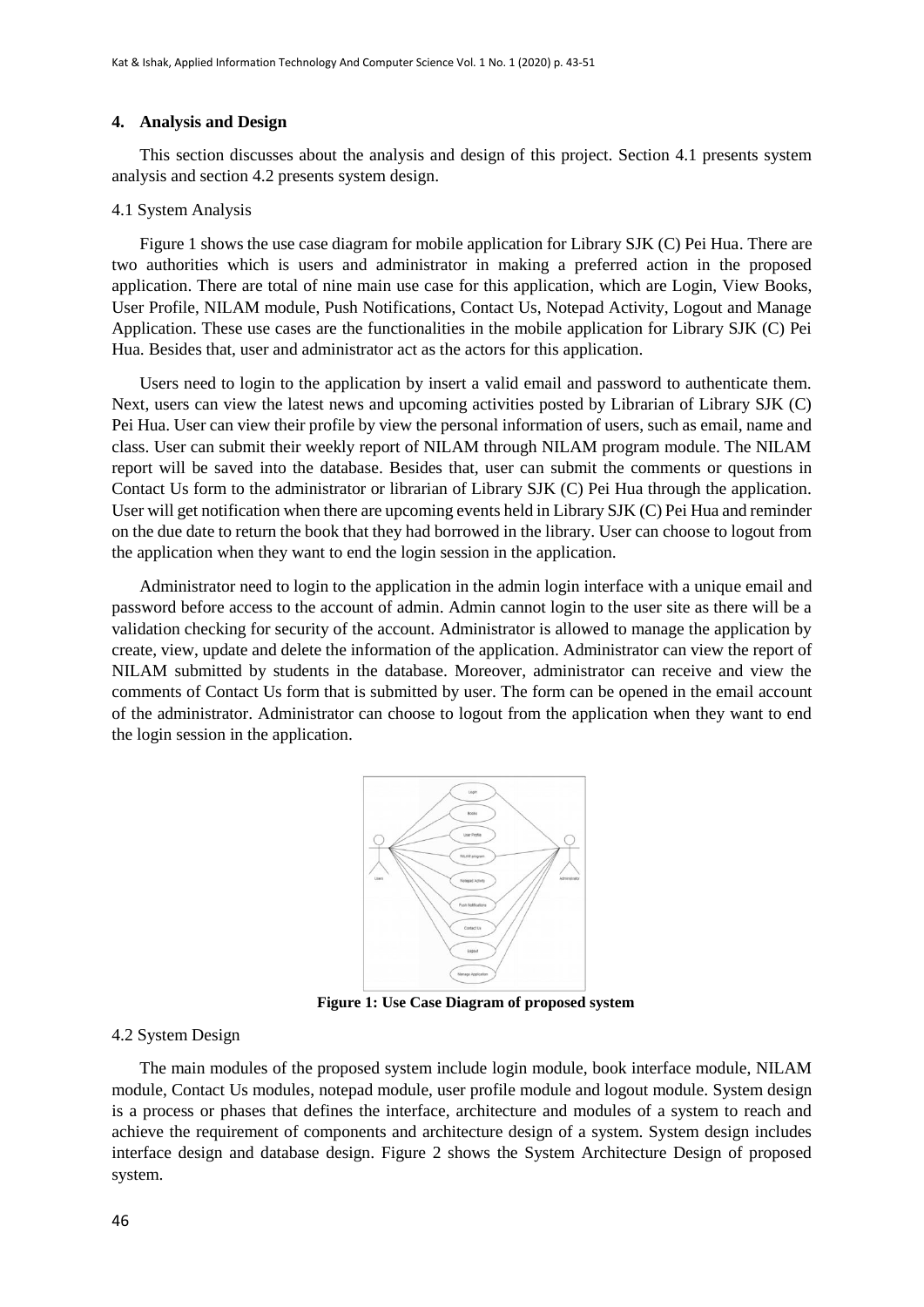In the login page, users need to fill in their email and password to login to their account while admin need to login to admin side by insert unique email and password. Login page will be display again when incorrect data of email or password is inserted. The main menu includes Books, User Profile, NILAM activity, Contact Us and Logout. User can click on the button to proceed to the page they want. In the books page, user can find for the book they want by scrolling through the list of books. Results of the list of books will be show.

In the Contact Us Page, user need to fill in details and comments before sending the Contact Us form. Notification on the news or new coming activities will be send by admin to user. The reminder



**Figure 2: Architecture of the proposed system**

of the date of return books will also be send by admin or librarian to user. User and admin are able to request logout form the application. The database will check validation of logout request. A result of logout will display when user or administrator is successfully logout.

#### **5. Results and Discussion**

Mobile Application for Library SJK (C) Pei Hua is developed by using Android Studio as a software for development of Android mobile application. Firebase is used as the back-end real-time database to store the data that is inserted in the proposed application. The mobile application for Library SJK (C) Pei Hua is connected to Firebase. The programming languages used in developing the proposed application is Java programming language and Extensible Markup Language (XML) in the Android Studio. Extensible Markup Language (XML) is a type of markup language that is similar to Hypertext Markup Language (HTML). Extensible Markup Language (XML) is used to design and edit the layout of the user interface in the application while the Java is an object-oriented programming language and human-readable languages that is used to compile all the codes and execute all the outputs by using Java Development Kit (JDK) in the Android Studio.

Firebase is used as the back-end real-time database to store the data that is inserted in the proposed application. The mobile application for Library SJK (C) Pei Hua is connected to Firebase. There are two types of database in Firebase, which are the Realtime Database and Cloud Firestore. Build gradle is the scripts where user can automatized the tasks, such as building Android applications and testing of the applications. Build gradle can used to declare or stated the dependencies used to build the application.

#### 5.1 Testing

Testing phase is important as it is one of the process to examine the functionality of the Mobile Application for Library SJK (C) Pei Hua after the application is fully developed and implemented.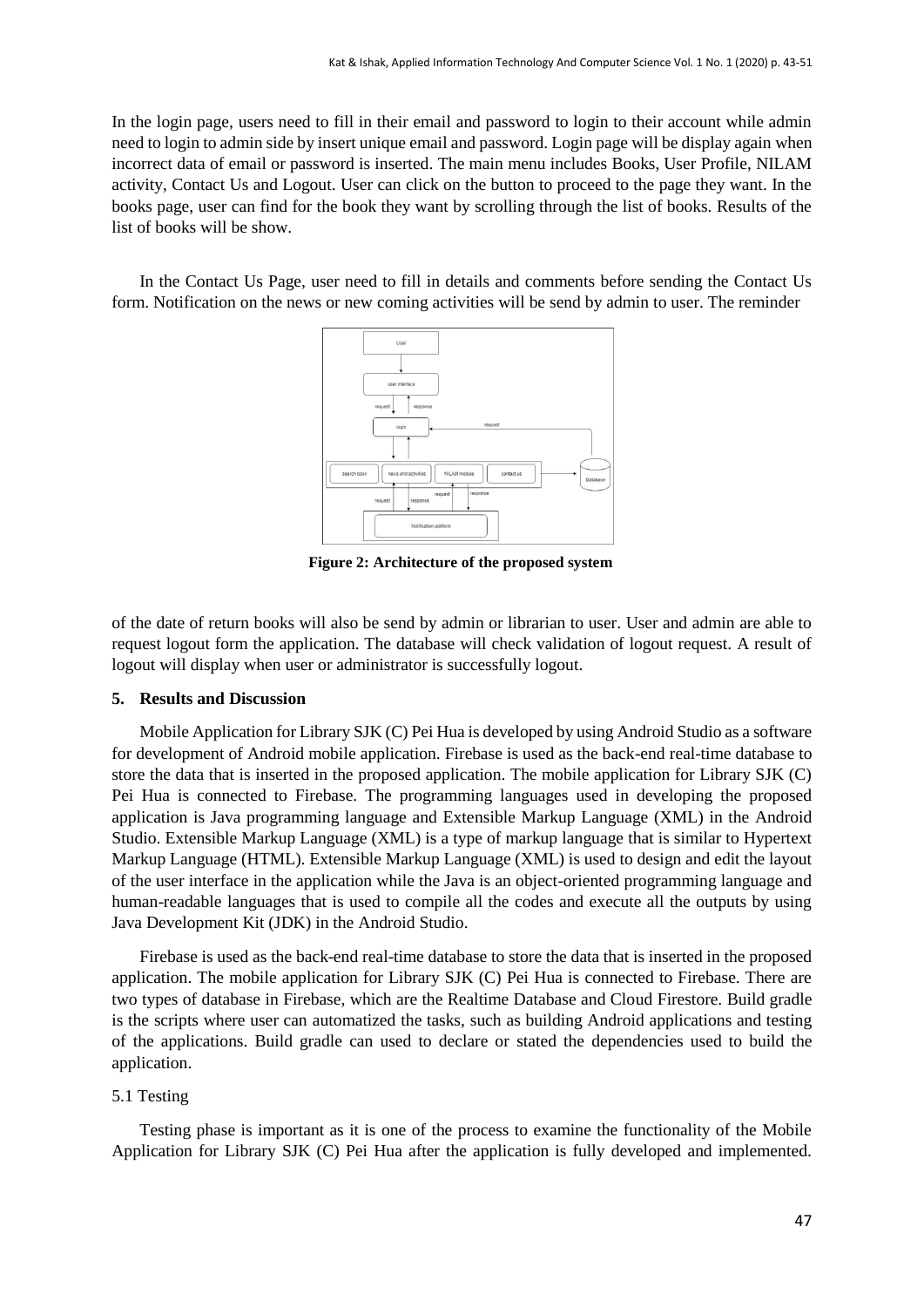Testing for every part need to be accomplished to keep away from any destructibility occurs and ensure the good functional of the application.

### 5.1.1 Functional Testing

Functional testing is carry out to validate if the application had reached or achieved the functional requirements. Functional testing is the process of quality assurance (QA) which is based on the test cases on the features and functionalities of the components in a software or application. Functional testing involved the examination on the interface of user, storage of database and also functions of the Mobile Application for Library SJK (C) Pei Hua. A few test plans are developed by perform an applicable test cases to inspect whether the application had met the functional requirements and the result has been established. There is also a comparison for the expected output with the actual output.

## 5.1.2 Test Plan

Test plan is required to examine whether the application has met the requirements. Table 1 shows the test category for both of the user side and admin side. Table 2 shows the security check list for proposed system.

| <b>Test Category</b> | Description                                                                                                                                             |  |  |  |  |
|----------------------|---------------------------------------------------------------------------------------------------------------------------------------------------------|--|--|--|--|
|                      | Test the functionality of the system will store and manipulate the<br>information of notepad activity. System must allow add, view, delete and<br>edit. |  |  |  |  |
| 2                    | Test the functionality of the system will store and manipulate the login<br>details of user and administrator.                                          |  |  |  |  |
| 3                    | Test the functionality of the system will store and manipulate the user detail<br>data.                                                                 |  |  |  |  |
| 4                    | Test the functionality of the system will store and manipulate the contact<br>us form data.                                                             |  |  |  |  |
| 5                    | Test the functionality of the system will store and manipulate the NILAM<br>report data.                                                                |  |  |  |  |

#### **Table 1: Test Category**

#### **Table 2: Security check list for proposed system**

| No.               | Description                                                                                                                                                                              | <b>Actual Results</b> |
|-------------------|------------------------------------------------------------------------------------------------------------------------------------------------------------------------------------------|-----------------------|
|                   | Ensure the error message and direct indicate which part of the<br>authentication data incorrect. For example, error message<br>should show "incorrect password" or "incorrect username". | Pass                  |
| 2                 | Enforce the password length inside the policy. For example,<br>minimum six character and maximum sixteen.                                                                                | Pass                  |
| $\mathbf{\Omega}$ | Password should be obscured in the textbox.                                                                                                                                              | Pass                  |

## 5.2 User Acceptance Testing

The user acceptance form is made to evaluate the test cases for the proposed system and to determine whether the application is user friendly. Feedback from the user is important to ensure the functionality of the application and for the future improvement on the application. 20 respondents are involved in the user acceptance testing. The feedback from the respondents are collected for the analysis purposes. The result of user acceptance testing obtained is shown and illustrated in a form of graph. Table 3 shows the system interface evaluation's result whereas Table 4 shows the features of application evaluation's result.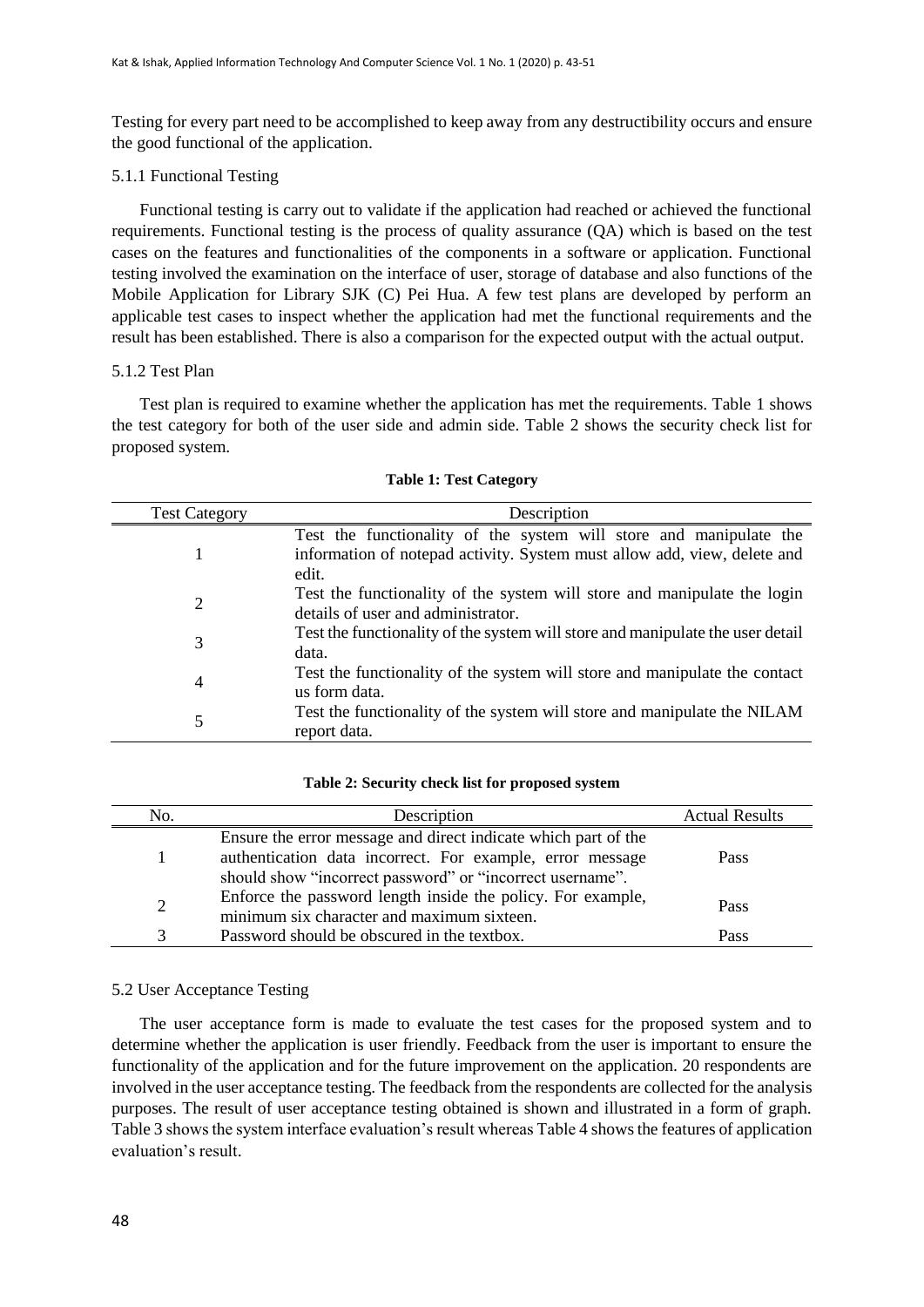|     | <b>Features</b>                                                               | Ranking |  |  |  |  |       |
|-----|-------------------------------------------------------------------------------|---------|--|--|--|--|-------|
| No. |                                                                               |         |  |  |  |  | Total |
|     | Layout interface design                                                       |         |  |  |  |  |       |
|     | I can easily to understand how the<br>widgets function (Button, textbox, etc) |         |  |  |  |  |       |
|     | Text Style                                                                    |         |  |  |  |  |       |

**Table 3: System Interface Evaluation's result (Likert scale: 1-Poor, 2-Fair, 3-Good, 4-Very Good and 5 excellent)**

**Table 4: Features of Application Evaluation's result (Likert scale: 1-Poor, 2-Fair, 3-Good, 4-Very Good and 5-excellent)**

| No. | Features                 | Ranking |                |                   |                |    |       |
|-----|--------------------------|---------|----------------|-------------------|----------------|----|-------|
|     |                          |         | $\overline{c}$ | 3                 | $\overline{4}$ | 5  | Total |
|     | Login                    |         | 0              | 0                 | 5              | 15 | 20    |
|     | Dashboard                |         |                |                   | 13             |    | 20    |
| 3   | <b>View Books</b>        |         |                |                   | 10             |    | 20    |
| 4   | Send NILAM report        |         |                |                   | 8              | 12 | 20    |
| 5   | Send Contact Us form     |         |                |                   | 8              | 12 | 20    |
| 6   | View User Profile        |         |                |                   | 8              | 11 | 20    |
|     | <b>Push Notification</b> |         |                | 0                 |                | 15 | 20    |
| 8   | Add Note                 |         |                |                   |                | 10 | 20    |
| 9   | <b>Edit Note</b>         |         |                | $\Omega$          |                | 12 | 20    |
| 10  | <b>Update Note</b>       |         |                |                   |                | 12 | 20    |
|     | Delete Note              |         |                | $\mathbf{\Omega}$ |                | 13 | 20    |
| 12  | Logout                   |         |                |                   |                | 15 | 20    |

The results obtained from Table 3 and Table 4 are presents in the form of bar chart and the bar chart is shown in Figure 3 and Figure 4. The Figure 3 and Figure 4 shows the user acceptance testing's results based on the system interface evaluation and the features of application evaluation of the Mobile Application for Library SJK (C) Pei Hua. There are a few of the respondents have giving some recommendations on ways to improve the style or design of user interface and functionality of the application. Based on the results obtained, it may be generally concluded that most of the respondents are consider as satisfied with the features and the design of the user interface of the Mobile Application for Library SJK (C) Pei Hua.



**Figure 3: The System Interface Evaluation's Result**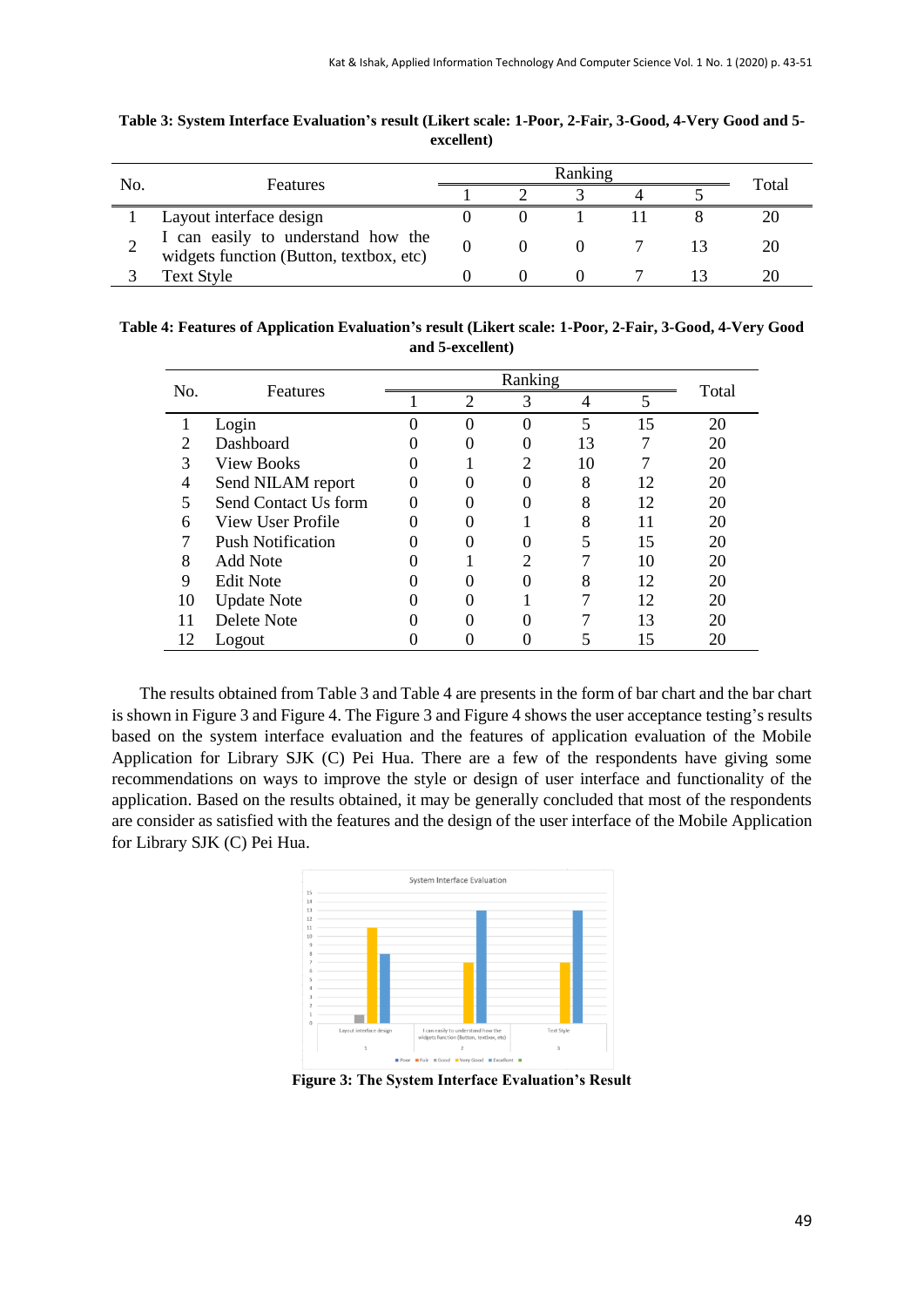

**Figure 4: The Features of Application Evaluation's Result**

#### **6. Conclusion**

The achievements of a project is based on whether an application that is developed had meet its own objective. The Mobile Application for Library SJK (C) Pei Hua has been successfully developed and achieved the objectives that are stated in the section 1 which is to design a platform of easy accessed of information for students and teacher through mobile application. It can provide a platform that is easy to use for students and teacher. In addition, it can engage the relationship between the students and the teachers with the school library.

The Mobile Application for Library SJK (C) Pei Hua contains login module that can enables user to access into their account with function of authorization and authentication for security purposes. User can view their user profile in the user profile module. In the dashboard module, which is the homepage of the proposed application, user can choose different types of content that they are interested in for further activities. For example, books module, contact us module, NILAM module, notepad activity module, and about module, user profile module and notification module were provided in this application. Thus, user are able to find for the information that they want and they can finish and pass up their NILAM report through the proposed application in anywhere and at any time as long as the user have a stable internet connection.

Besides that, admin of the Mobile Application for Library SJK (C) Pei Hua and librarian of the school are allows to add and update the information as a record and for future management purposes into the database. Admin and librarian are also allows to send a new notifications to users on the activities and news of the library. Next, admin and librarian are allows to send reminder notification about the date of returning books to users. With this, user will not tend to forget to return books or late returning books because of does not remember the exact date of returning the books..

The limitations of the proposed application includes there is no function of searching bar for user to search for the books that they want to find or interested, the users is unable to edit their user profile and the time taken for retrieving data to be shown on the screen may be slow due to the connection of the internet and the phone or device's memory storage.

For the future works, there are some improvements can be done to improve the functionality of the Mobile Application for Library SJK (C) Pei Hua. The function of searching with a searching bar should be added to the application in order for users to search for the books that they are interested in.

Next, the user profile should be added with edit function. This could let users to update their basic information from time to time. In addition, the size for the data and image to retrieve should be minimize. This could save time and rise the speed of retrieving the data from database and display the data on the screen.

In conclusion, the achievements of the project, limitations of the project and future works are discussed in this section. There are still a few limitations existed on the Mobile Application for Library